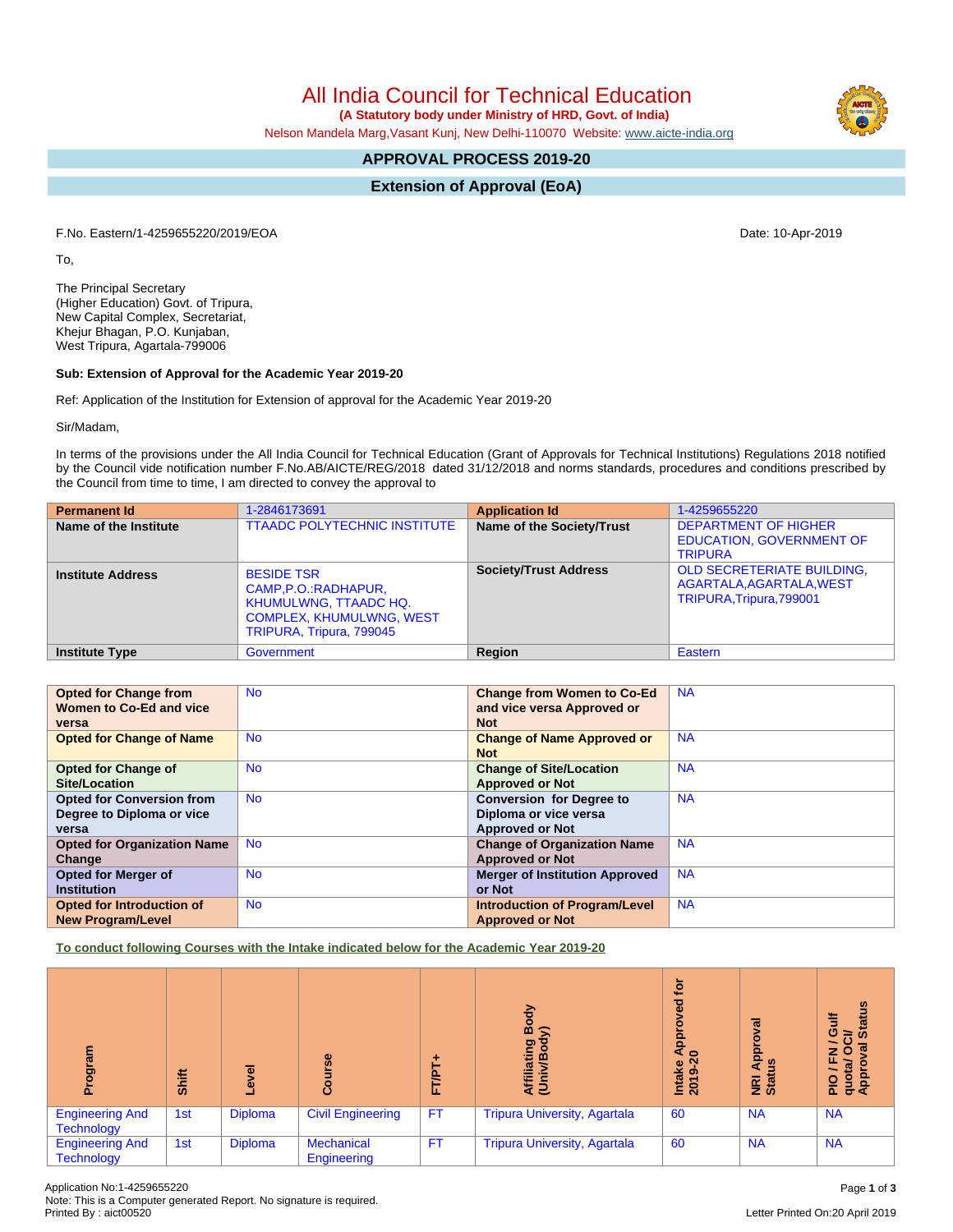| эı<br>. | NI A<br><b>vartala</b><br>Jiplor<br>anurs<br>-naineerind<br><b>MIVERS.</b><br>:tric<br>- OL |
|---------|---------------------------------------------------------------------------------------------|
|---------|---------------------------------------------------------------------------------------------|

+FT –Full Time,PT-Part Time

| <b>Deficiencies Noted based on Self Disclosure</b> |  |  |  |  |
|----------------------------------------------------|--|--|--|--|
| <b>Deficiency</b>                                  |  |  |  |  |
|                                                    |  |  |  |  |
| Yes                                                |  |  |  |  |
| Yes                                                |  |  |  |  |
| <b>Yes</b>                                         |  |  |  |  |
|                                                    |  |  |  |  |
| Yes                                                |  |  |  |  |
|                                                    |  |  |  |  |
| Yes                                                |  |  |  |  |
|                                                    |  |  |  |  |

**\***Please refer Deficiency Report for details

**TTAADC POLYTECHNIC INSTITUTE** is hereby informed to submit the compliance of the deficiencies mentioned above to the Regional Office within a period of **6 months** from the date of issuance of this letter failing which the council shall initiate strict action as defined in Approval Process Handbook 2019-20 during the subsequent Academic Year.

In case of any differences in content in this Computer generated Extension of Approval Letter, the content/information as approved by the Executive Council / General Council as available on the record of AICTE shall be final and binding.

Strict compliance of Anti-Ragging Regulation: - Approval is subject to strict compliance of provisions made in AICTE Regulation notified vide F. No. 37-3/Legal/AICTE/2009 dated July 1, 2009 for Prevention and Prohibition of Ragging in Technical Institutions. In case Institution fails to take adequate steps to Prevent Ragging or fails to act in accordance with AICTE Regulation or fails to punish perpetrators or incidents of Ragging, it will be liable to take any action as defined under clause 9(4) of the said Regulation.

### **It is mandatory to comply all the essential requirements as given in APH 2019-20(appendix 6)**

NOTE: If the State Government / UT / DTE / DME has a reservation policy for admission in Technical Education Institutes and the same is applicable to Private & Self-financing Technical Institutions, then the State Government / UT/ DTE / DME shall ensure that 10 % of Reservation for EWS would be operational from the Academic year 2019-20 without affecting the percentage reservations of SC/ST/OBC/General . However, this would not be applicable in the case of Minority Institutions referred to the clause (1) of Article 30 of **Constitution of India.**

> **Prof. A.P Mittal Member Secretary, AICTE**

Copy to:

- **1. The Director Of Technical Education\*\*, Tripura**
- **2. The Registrar\*\*,** Tripura University, Agartala
- **3. The Principal / Director,**

Ttaadc Polytechnic Institute Beside Tsr Camp,P.O.:Radhapur, Khumulwng, Ttaadc Hq. Complex, Khumulwng,West Tripura, Tripura,799045

**4. The Secretary / Chairman,**

Department Of Higher Education, Government Of Tripura Old Secreteriate Building, Agartala.